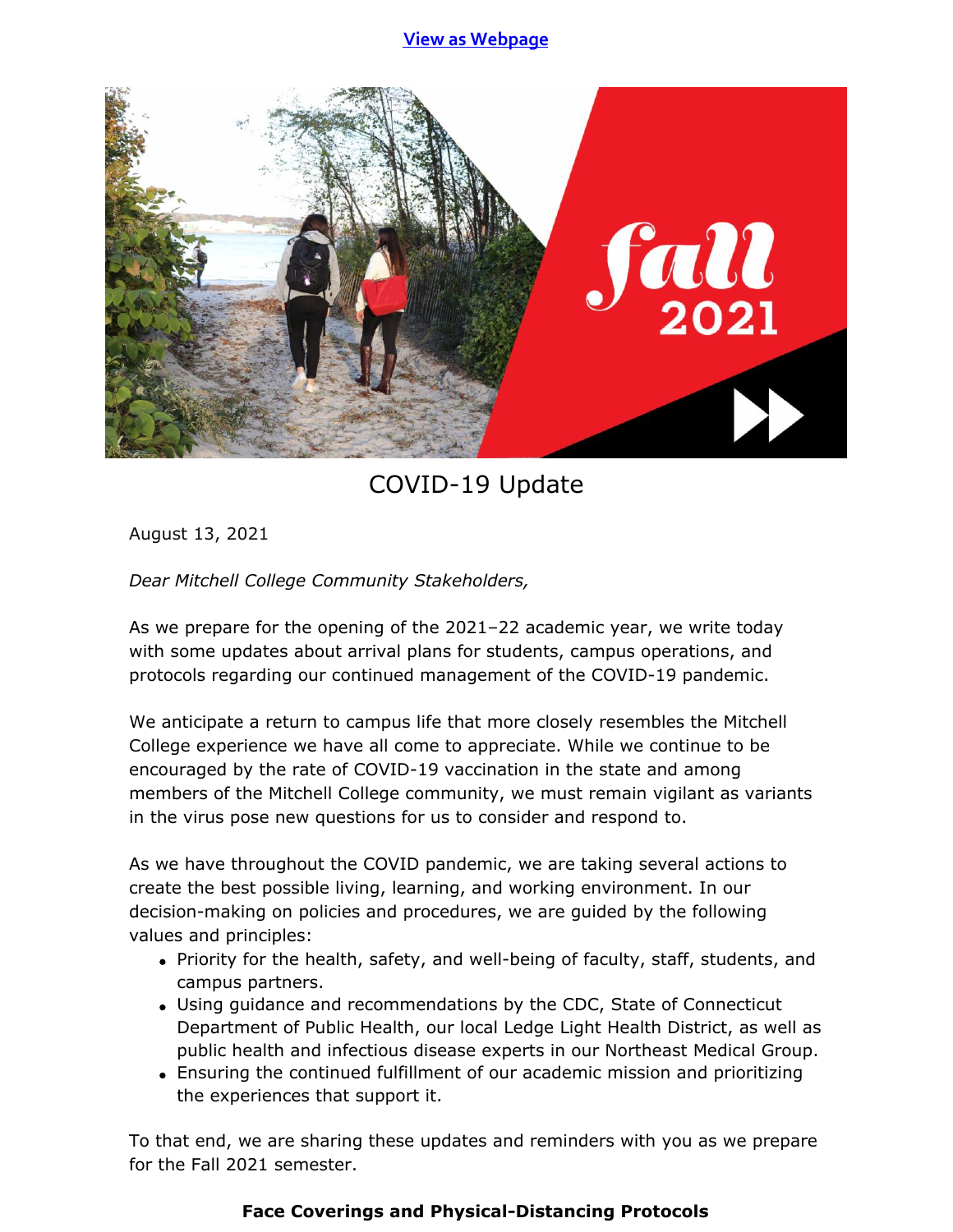We remain highly concerned about the transmissibility of the COVID-19 virus and variants. Recent information from the CDC indicates that the COVID-19 Delta variant has been transmitted among vaccinated people in highly dense social settings. The latest information from the CDC strongly recommends face coverings be worn indoors in regions where the COVID-19 virus is being substantially transmitted. As of July 28, New London County is classified as one of those locations.

Given this guidance, we are requiring **face coverings to be worn for all indoor activities and in common areas** (classrooms, event spaces, and hallways) except when alone, such as in a private office or in college sponsored housing. Student-sponsored social events that are not supervised by a college employee require face coverings for all indoor activities, and participants will be limited to avoid densely packed spaces. Limitations will be based on ensuring three-foot distance between participants.

Given the increased transmission of variants of COVID-19, face coverings will now be **required for all attendees at outdoor college- and student-sponsored events and gatherings**. We have made this change out of an abundance of caution and it will remain in effect for the foreseeable future.

**While going about daily outdoor activities,** members of our community are **not required to wear face coverings** at this time.

#### **Dining**

We are working with Chartwells, our dining services provider, to finalize our approach for maintaining health and safety in our dining facilities and will provide an update in a future communication as we continue to monitor CDC and state Department of Public Health guidance.

## **Working, Living, and Studying on Campus Required COVID Vaccination**

As all of you know, students are required to be vaccinated in order to be on campus. Please upload your vaccination card to the **CoVerified App or [healthservices@mitchell.edu](mailto:healthservices@mitchell.edu)** and include your full name and date of birth, the name of the facility that administered the vaccine, and the date the vaccine was given.

It is essential that you submit proof of vaccination prior to your return to campus. **Students must complete this step by August 15.** A small number of our faculty, staff, and students are unvaccinated and will be required to be tested weekly.

Vaccination is the strongest tool we have to mitigate the spread of COVID variants and reduce the severity of symptoms for most who contract the virus. Your efforts in this area will allow our community to return to an in-person experience that has far fewer restrictions than we had this past year.

### **COVID-19 Testing at Mitchell College**

As vaccination rates increase within our community, **vaccinated students and employees will not need to be tested.** Health and Wellness will be testing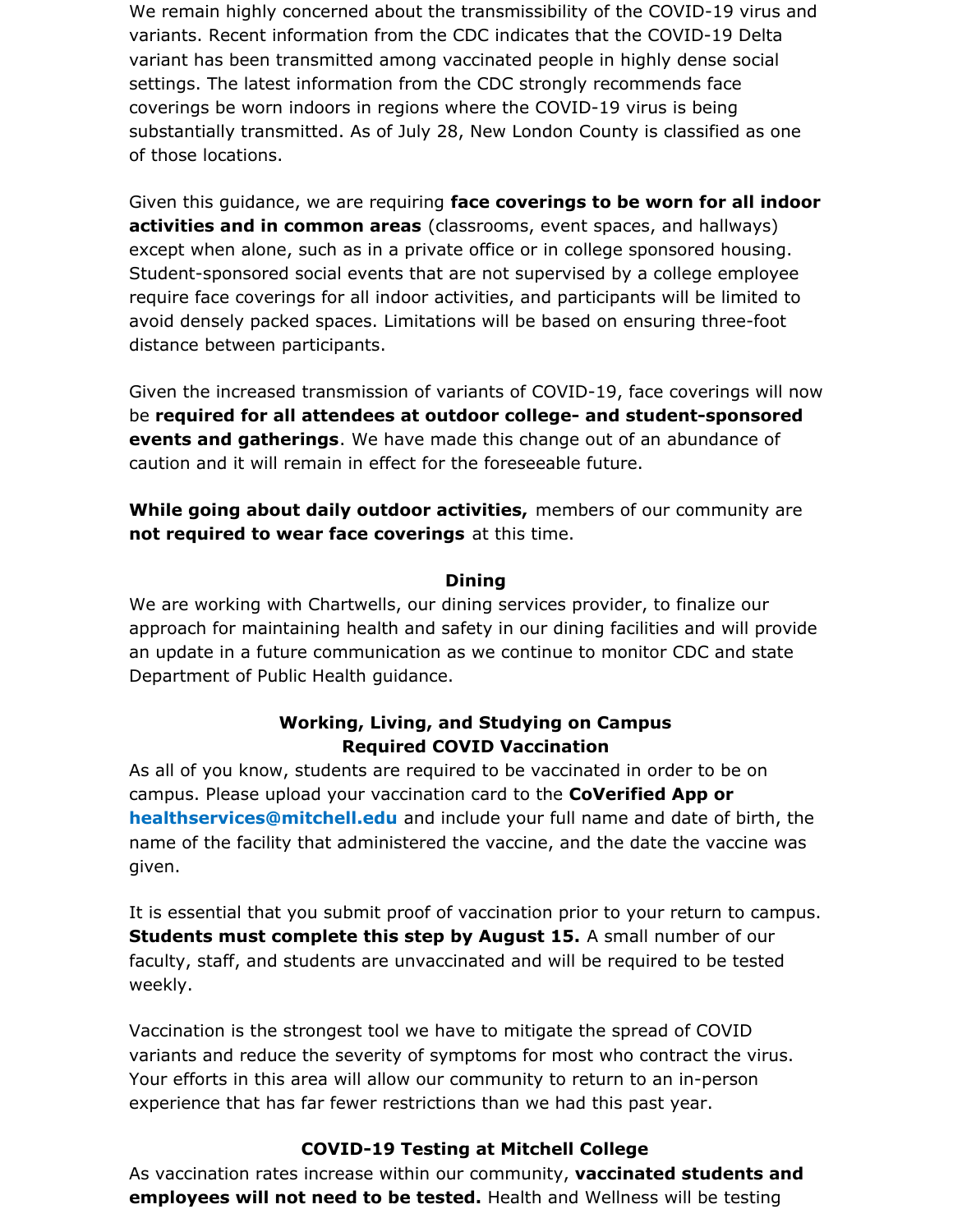unvaccinated students who have exemptions, unvaccinated employees and those not fully vaccinated, and we will announce the testing schedule shortly. Any student who feels ill can call Health and Wellness to be tested. Employees who do not feel well should remain home and seek assistance from their healthcare provider. Health and Wellness will not be testing vaccinated employees.

*Please note: All students, faculty, and staff, regardless of vaccination status, are required to monitor and submit symptoms daily via CoVerified.*

## **Student Arrival and Move-In**

Students will begin to arrive on campus on August 18. *Students who have not uploaded their vaccination card or who have not been granted an exemption will not be allowed on campus.*

\*\**As part of arrival, all students will be required to submit proof of a negative COVID-19 test (PCR or Antigen) that was administered within 72 hours prior to their arrival on campus to* **the** *CoVerified App or [healthservices@mitchell.edu.\\*\\*](mailto:healthservices@mitchell.edu.**)*

Students who are unvaccinated and have an approved exemption will be tested on campus in the first week. Vaccinated students will not be tested.

We are asking that **all students and family members wear face coverings while inside residence halls during move-in. No more than two family members are allowed to assist with move-in,** and they do not need to present a negative COVID-19 test. We strongly encourage family members to be vaccinated if they plan to be present on campus.

### **Visitors to Campus**

Visitors and invited guests are welcome on campus; *visitors must wear face coverings indoors* and at *outdoor college- and student-sponsored events and gatherings.*

### **Looking Ahead**

The college continues to monitor the transmission rates in the region and the spread of the Delta variant. As always, we are guided by the State of Connecticut's policies and recommendations, as well as recommendations from public health and infectious disease experts and organizations. Safety, health, and well-being remain our all-important guiding principles as we make decisions about policies and procedures.

Sincerely, **Erik M. Costa** Director of Campus Safety Covid-19 Coordinator

**Questions?** Please visit [mitchell.edu/fall-2021](https://mitchell.edu/fall-2021/) or contact [communications@mitchell.edu](mailto:communications@mitchell.edu).